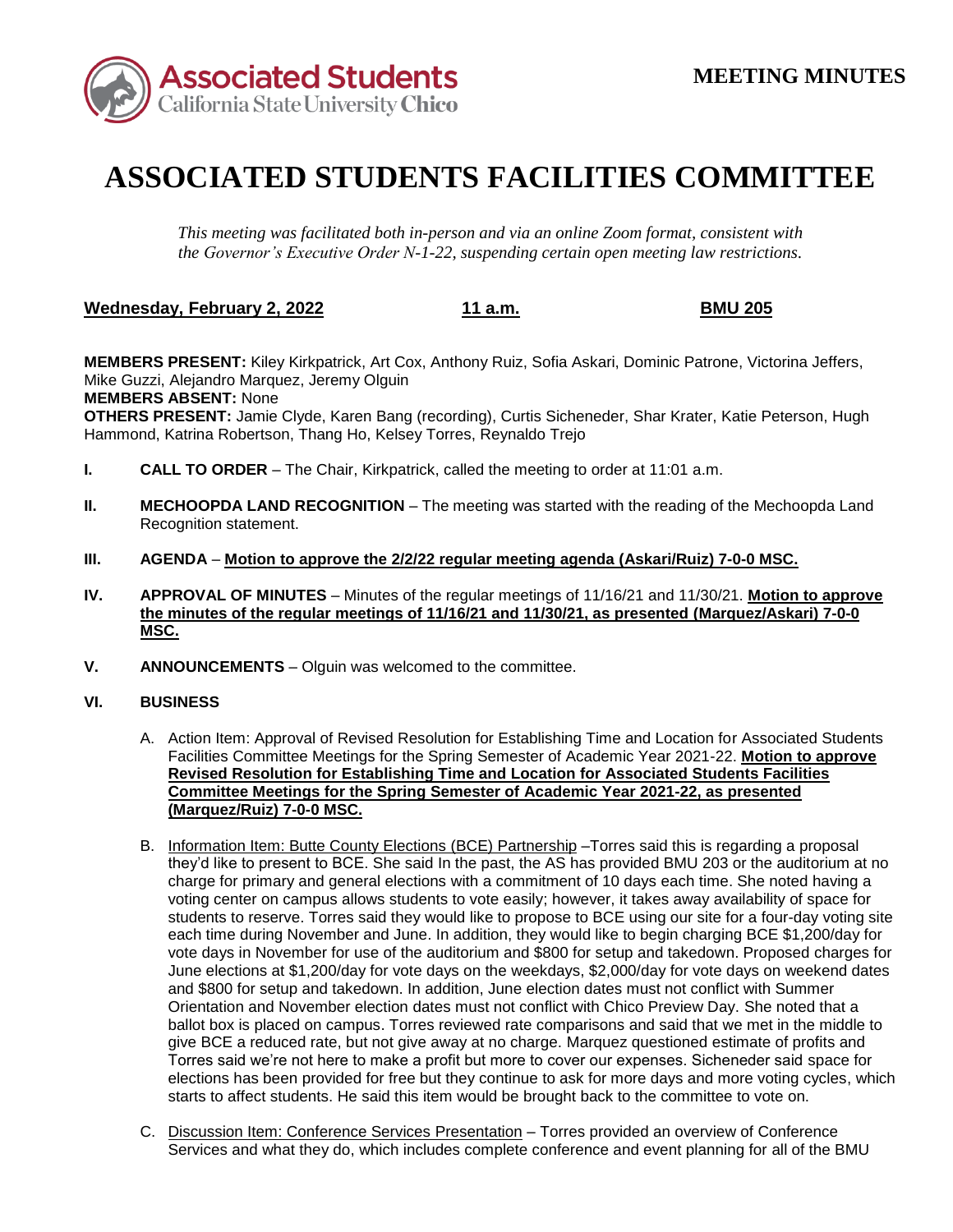conference room rates, they are going to begin charging the same space rate for meeting rooms. Torres community partnerships with Vitalant Blood Systems and Butte County Elections. She said the BMU is spaces. She said they serve student groups, the AS, state funded groups, non-state funded groups and outside groups, with student groups having first priority. Rates were reviewed and she explained that student groups and the AS are not charged room fees. She said in order to avoid confusion regarding reviewed building usage through COVID, noting from August 2021 through December 2021 they served 27,912 students and expect this to increase this spring. She explained room upgrades and noted currently open Monday through Friday from 7 a.m. to 8 p.m. Twelve meeting rooms and the auditorium are available to reserve and the auditorium can seat up to 900 people

- D. Information Item: The Well Sicheneder said it's possible that this project may be completed toward the end of March; however, they are having supply issues regarding sleep pods and some other furniture. He said they may plan a soft opening in the spring, with a grand opening in the fall. Teresa Clements will be the supervisor of the Wellness Coordinator, who will be running The Well. Sicheneder said the Wellness Coordinator has been identified and is going through background checks before final hire approval.
- on what could be afforded and Clyde explained that building in phases would likely incur additional expenses, which would be problematic. She said she has been working with Stacie Corona to find out if the AS and HEERF provide a little more funding and FMS finds some wiggle room in terms of fee Kirkpatrick asked if staff and faculty will be using this space as well and Sicheneder said it would be E. Information Item: The Oasis – Sicheneder shared the most current rendering of the space outside of the WREC. He said students would check in at the WREC to assure use of space by students only. He said this area in front of the WREC will have waterfalls, fireplaces, quiet spaces, similar to the Northridge Oasis, and noted they're using the same architect for this that Northridge used. He explained that we were granted \$200,000 in HEERF funds for this project and we had capital expenditure funds of \$300,000. He said this committee voted to put \$500,000 towards the project. Sicheneder said FMS has priced this project out, and it's now closer to \$1.8 million. Discussions are being held regarding obtaining possible additional HEERF funds. Marquez asked if additional HEERF funds aren't obtained, if the project would be downsized and Sicheneder said unlikely. Kirkpatrick asked if it would be built-in sections based allocation, and does some value engineering, if it would be feasible to move forward. She noted that to move the project forward, it will require a little give from all of those areas. Discussion was held. available for those staff and faculty that pay fees to the WREC, which is approximately 50 people from the entire campus. He said students pay \$350 for an entire year and staff/faculty pay a little more.
- F. Discussion Item: 10/31/21 and 11/30/21 Combined Student Union and WREC/AO Summary Income and Expense Statements – Sicheneder reviewed with the committee, noting the benchmark for this period was 41.67%. He said the Student Union expensed 30.06% of the approved annual budget and generated 42.10% of projected income.
- **VII. VP APPOINTEES' REPORT**  The first ASBC meeting of the semester was cancelled and they meet next week.
- updated regarding other theft/damage issues that AO has recently been hit with. Sicheneder shared that since COVID started they've changed the way students enter into the WREC, noting that biometric hand code. Sicheneder said they'll have to put a stop to this and may return to biometric hand scanners at the **VIII. INTERIM ASSOCIATE EXECUTIVE DIRECTOR REPORT –** Sicheneder said Adventure Outings (AO) was on a training trip as part of an intern/volunteer process for becoming an AO a trip leader. When they returned to their vehicle near Butte Meadows, the vehicle and trailer had been broken into and several thousand dollars in AO gear and personal items had been stolen. He said Bang is working on the insurance claim. He scanners were removed and an app with a QR code is now used for access to the WREC. He explained that they have caught non-students coming in to use the WREC by using their Chico State student friend's QR WREC. Discussion was held regarding cleaning protocols.
- to operate as many services as we can for students for as long as we can operationally do so based on having staff on hand. Clyde said she's impressed and proud of what the AS has brought to the table and noted we're one of the few areas that have expanded services during this time. She said some of the areas **IX. EXECUTIVE DIRECTOR REPORT** – Clyde said coming back to campus, there has been a lot of fear and anxiety and what it would look like. She said they anticipated that there would be additional COVID numbers, which we are seeing. She explained that the AS has taken a stance through all of this that we would continue are struggling and when someone is out, it definitely falls on the backs of other staff. She noted the AS has a